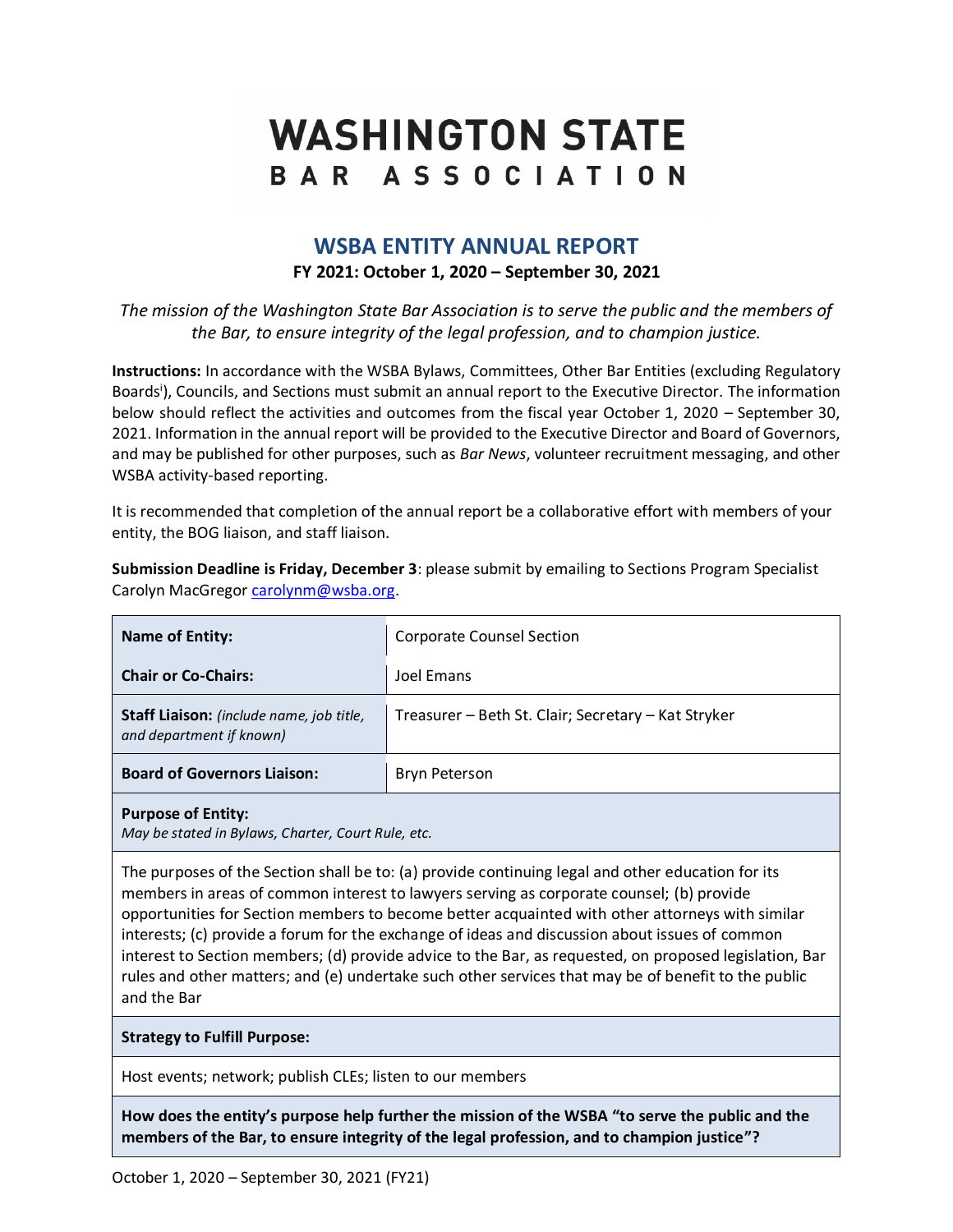#### Yes

#### **2020-2021 Entity Accomplishments:**

Our two mini-CLEs has 208, and then 350 attendees respectively.

**Looking Ahead: 2021-2022 Top Goals & Priorities:**

- **1 Community Building with a focus on Diversity and Inclusion**
- **2 Expand our membership**
- **3 Co-Offer an event with one other Section**
- **4 Attract new members to our executive committee**
- **5** Click or tap here to enter text.

#### **Please report how this entity is addressing diversity, equity, and inclusion:**

*How have you elicited input from a variety of perspectives in your decision-making? What have you done to promote a culture of inclusion within the board or committee? What has your committee/board done to promote equitable conditions for members from historically underrepresented backgrounds to enter, stay, thrive, and eventually lead the profession? Other?*

## **As one example, we discuss how our panels and events can reflect diversity and be more inclusive.**

**Please describe the relationship with WSBA staff and the Board of Governors.**  *For example:* 

- *Quality of WSBA staff support/services*
- *Involvement with Board of Governors, including assigned BOG liaison*
- *Ideas you have on ways WSBA can continue to strengthen/support your entity.*

## **They are great.**

| <b>SECTIONS ONLY: Please quantify your</b><br>section's 2020-2021 member benefits:                                   | Many list-serv<br>blasts to our<br>members                   | Newsletters/publications<br>produced                                                     |
|----------------------------------------------------------------------------------------------------------------------|--------------------------------------------------------------|------------------------------------------------------------------------------------------|
| For example:<br>\$3000 Scholarships, donations, grants<br>$\bullet$<br>awarded;<br>4 mini-CLEs produced<br>$\bullet$ | 2 mini CLEs<br>produced, one in<br>January and one<br>in May | Mini-CLEs produced                                                                       |
|                                                                                                                      | 1 full-day CLE<br>seminar hosted on<br>12/03                 | Co-sponsored half-day, full-day<br>and/or multi-day CLE seminars<br>with WSBA            |
|                                                                                                                      |                                                              | Co-sponsored half-day, full-day<br>and/or multi-day CLE seminars<br>with non-WSBA entity |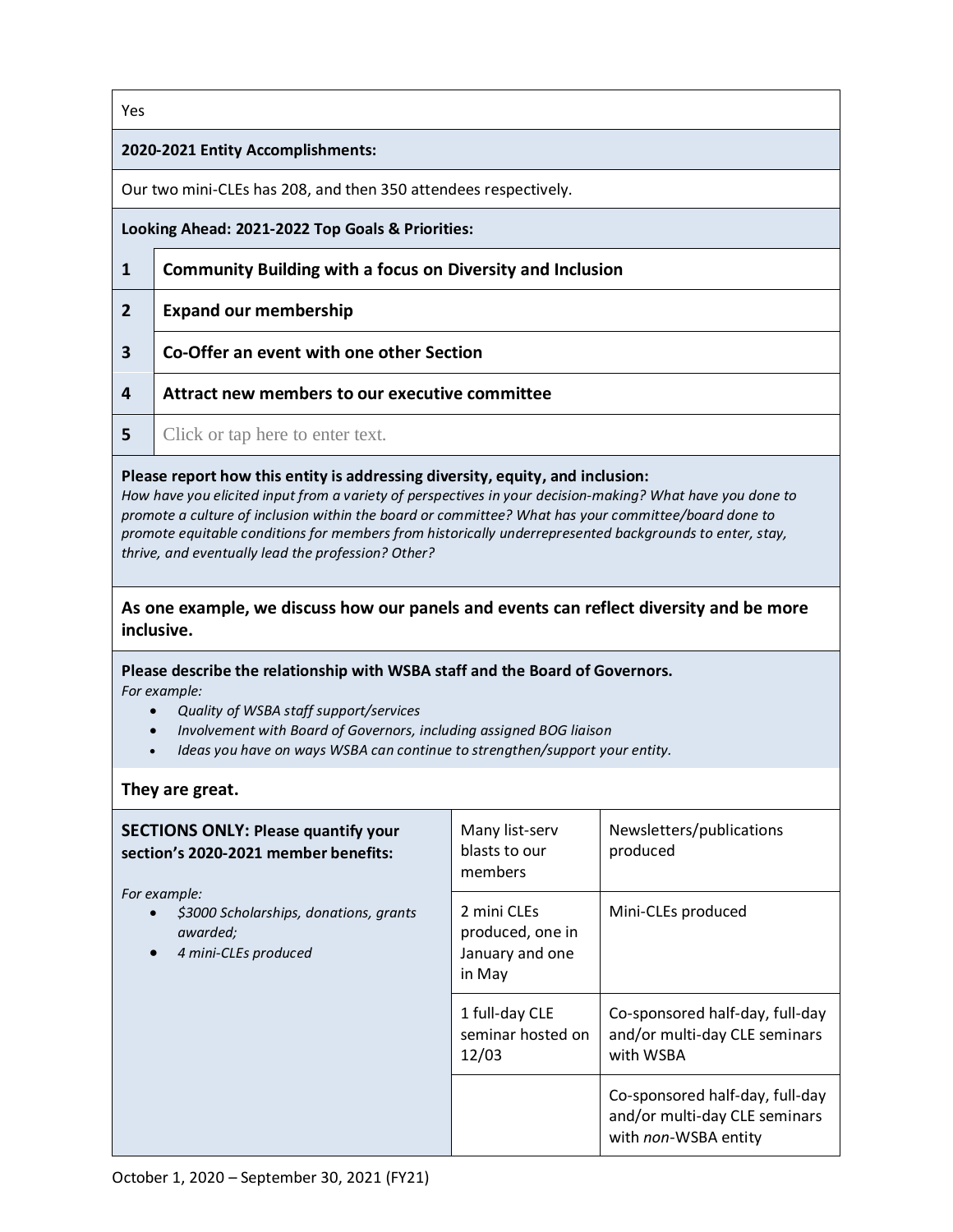|                                                                                                                                                                                                                                                            |                                                                                  |                                                                                          | Click or tap here<br>to enter text.                                                         | Receptions/forums hosted or<br>co-hosted |  |  |  |
|------------------------------------------------------------------------------------------------------------------------------------------------------------------------------------------------------------------------------------------------------------|----------------------------------------------------------------------------------|------------------------------------------------------------------------------------------|---------------------------------------------------------------------------------------------|------------------------------------------|--|--|--|
|                                                                                                                                                                                                                                                            |                                                                                  | See Grants below                                                                         | Recognitions/Awards given                                                                   |                                          |  |  |  |
|                                                                                                                                                                                                                                                            |                                                                                  | One of the mini<br>CLEs was directed<br>at new attorneys<br>and learning soft-<br>skills | New Lawyer Outreach<br>events/benefits                                                      |                                          |  |  |  |
|                                                                                                                                                                                                                                                            |                                                                                  |                                                                                          | \$5,000 given to<br>several local non-<br>profit orgs during<br>our annual grant<br>program | Other (please describe):                 |  |  |  |
| <b>Entity Detail &amp; Demographics Report:</b><br>To Be Completed by WSBA Staff                                                                                                                                                                           |                                                                                  |                                                                                          |                                                                                             |                                          |  |  |  |
| <b>Size of Entity:</b>                                                                                                                                                                                                                                     |                                                                                  |                                                                                          | Click or tap here to enter text.                                                            |                                          |  |  |  |
| <b>Membership Size:</b><br>(for Sections Only)<br>(As of September 30, 2021)                                                                                                                                                                               |                                                                                  |                                                                                          | Click or tap here to enter text.                                                            |                                          |  |  |  |
|                                                                                                                                                                                                                                                            | <b>Number of Applicants for FY22</b><br>(October 1, 2021 - September 30, 2022)   |                                                                                          | Click or tap here to enter text.                                                            |                                          |  |  |  |
| How many current volunteer                                                                                                                                                                                                                                 | position vacancies for this entity?                                              |                                                                                          | Click or tap here to enter text.                                                            |                                          |  |  |  |
| FY21 Revenue (\$):<br><b>For Sections Only:</b><br>As of September 30, 2021                                                                                                                                                                                |                                                                                  |                                                                                          | Click or tap here to enter text.                                                            |                                          |  |  |  |
| <b>Direct Expenses:</b><br>Charge.                                                                                                                                                                                                                         | As of September 30, 2021. For Sections,<br>this does not include the Per-Member- |                                                                                          | Click or tap here to enter text.                                                            |                                          |  |  |  |
| <b>Indirect Expenses:</b>                                                                                                                                                                                                                                  |                                                                                  |                                                                                          | Click or tap here to enter text.                                                            |                                          |  |  |  |
| <b>FY21 Demographics:</b><br>The WSBA promotes diversity, equality, and cultural competence in the courts, legal profession, and the bar,<br>and is committed to ensuring that its committees, boards, and panels reflect the diversity of its membership. |                                                                                  |                                                                                          |                                                                                             |                                          |  |  |  |
| Aside from the factors marked (*), demographic information was provided voluntarily and individuals had the<br>option to not respond to any or all of the factors below.                                                                                   |                                                                                  |                                                                                          |                                                                                             |                                          |  |  |  |
| Disability:                                                                                                                                                                                                                                                | Yes:                                                                             | No:                                                                                      | No Response:                                                                                |                                          |  |  |  |